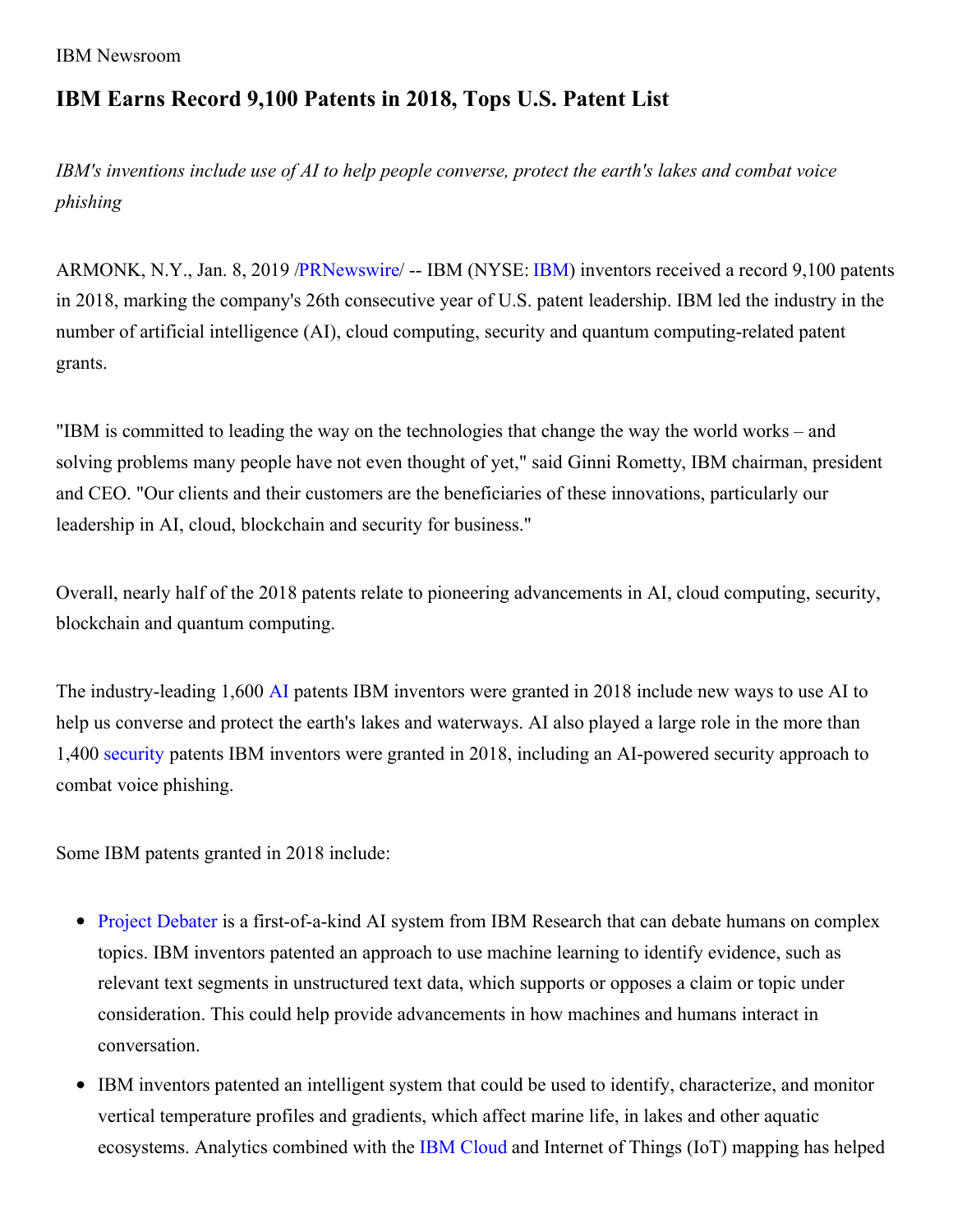IBM along with collaborators to engineer the world's [smartest](https://c212.net/c/link/?t=0&l=en&o=2340800-1&h=692198421&u=https%3A%2F%2Fwww.youtube.com%2Fwatch%3Fv%3D-Hhd1nsUNAU&a=world%27s+smartest+lake) lake, Lake George.

"Phishing" occurs when a person or computer system tries to obtain sensitive information from  $\bullet$ unknowing victims. Most recently, phishers have turned to voice phishing, or "vishing," in which unsuspecting victims are called directly and "vishers" use a voice over IP (VoIP) system to mask their identity. IBM has patented an AI system that could, with permission from the primary user, analyze conversation patterns between two parties in order to identify attempts by one of the parties to deceive the other. The system could send an alert message in real-time to warn a potential vishing victim and help company IT experts better prevent and manage computer and mobile security threats.

IBM inventors received more than 2,000 cloud [computing](https://c212.net/c/link/?t=0&l=en&o=2340800-1&h=2270566730&u=https%3A%2F%2Fwww.ibm.com%2Fcloud%2F&a=cloud+computing) patents in 2018, including a patent on a specialized monitor for unikernel-based virtual machines that takes a lightweight approach to improving isolation and security between a cloud application and its host, while also reducing provisioning times and improving performance. The approach is related to IBM's research in container security and could enable organizations to more easily move data and applications securely across cloud and on-premises environments.

IBM inventors also continue to break ground in the development of blockchain and its rapid pace of global adoption. IBM was granted a patent on an approach for encrypting data stored in a [blockchain.](https://c212.net/c/link/?t=0&l=en&o=2340800-1&h=2625252031&u=https%3A%2F%2Fwww.ibm.com%2Fblockchain&a=blockchain) Members of a blockchain network can put data on a blockchain that they would like to share with other blockchain network members. However, instead of storing the data openly for any of the blockchain participants to see, members can encrypt their data within the blockchain and only those that have been given a decryption key can read the data. IBM has enabled this patented capability to users of the open source Hyperledger Fabric.

IBM researchers also patented significant inventions in quantum [computing,](https://c212.net/c/link/?t=0&l=en&o=2340800-1&h=3150046636&u=https%3A%2F%2Fwww.research.ibm.com%2Fibm-q%2F&a=quantum+computing) including a new way of miniaturizing components to improve the performance of quantum computers.

The new patents were granted to a diverse group of more than 8,500 IBM inventors in 47 different U.S. states and 48 countries.

For more information about IBM's patent and innovation leadership, see [www.research.ibm.com/patents/](https://c212.net/c/link/?t=0&l=en&o=2340800-1&h=2981623476&u=http%3A%2F%2Fwww.research.ibm.com%2Fpatents%2F&a=www.research.ibm.com%2Fpatents%2F)

*\* 2018 patent data sourced from IFI CLAIMS Patent Services: [http://www.ificlaims.com](https://c212.net/c/link/?t=0&l=en&o=2340800-1&h=2975693292&u=http%3A%2F%2Fwww.ificlaims.com%2F&a=http%3A%2F%2Fwww.ificlaims.com)*

Read a blog on IBM's patent leadership by Arvind Krishna, Senior Vice President, Hybrid Cloud, and Director of IBM Research [www.ibm.com/blogs/research/2019/01/2018-patent/](https://c212.net/c/link/?t=0&l=en&o=2340800-1&h=1292214306&u=http%3A%2F%2Fwww.ibm.com%2Fblogs%2Fresearch%2F2019%2F01%2F2018-patent%2F&a=www.ibm.com%2Fblogs%2Fresearch%2F2019%2F01%2F2018-patent%2F)